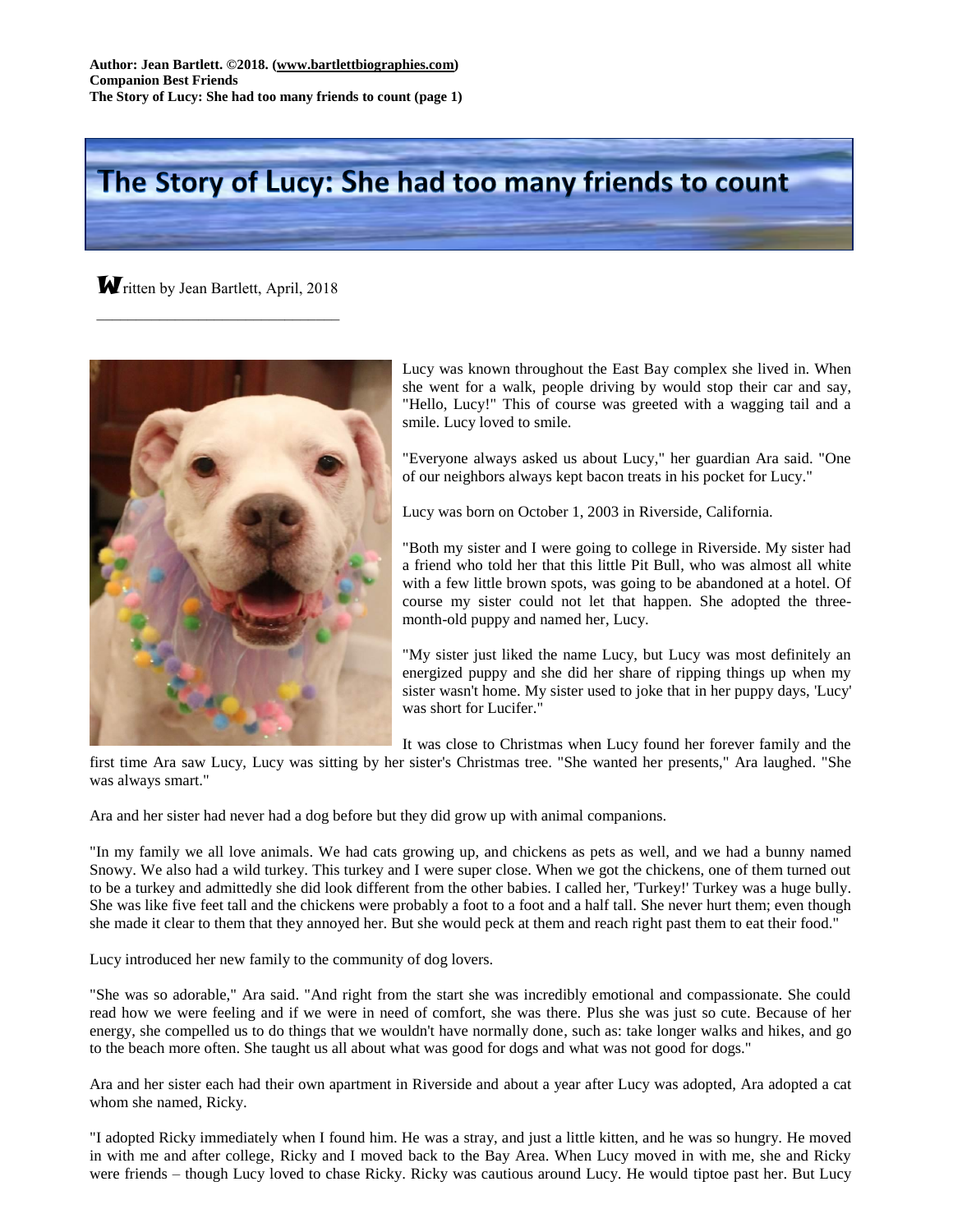## **Author: Jean Bartlett. ©2018. [\(www.bartlettbiographies.com\)](http://www.bartlettbiographies.com/) Companion Best Friends The Story of Lucy: She had too many friends to count (page 2)**

would see him instantly and run after him, and Ricky would always dart into small spaces that would stop the chase. They liked doing this. The only thing Lucy did not like was if Ricky pounced on her tail. She never liked people touching her tail, especially if that person was a cat! Funny, she didn't mind having her toenails painted. When we were living in Riverside, occasionally my sister would take her to get her nails done. Lucy would just turn her head and let the groomers hold her paws and use their special dog nail polish on her. I remember Lucy having pink nails."

Ara's sister, who also moved back to the Bay Area, met her future husband when Lucy was four. Immediately, Lucy spent some serious time, up close and personal, right in this young man's face every time she saw him. She did that for about two weeks and then not only warmed up to him, but she fell in love with him. Ara's sister and Lucy's newest best friend married. When Lucy was six and a half, the couple had their first child.

"Up until that point, Lucy had been the center of their world and when their son was born, she didn't know how to adjust," Ara said. "She wanted to play with their son but he was just too little. So Lucy came to live with me.

"Lucy also loved my parents and they loved her, and when she met my future husband, who is a big animal lover, the two of them were attached from the start."

Besides her love of her people, Lucy had many "favorites." Her favorite outing was going to the beach. She enjoyed splashing in the water as she dashed along the sand. Hikes were pretty high on her list of things to do as well. Her bed at home was a real favorite and she never wanted a new bed. Her original suited her just fine, especially because it was perfect for curling up in and it was always loaded with stuffed animals.



Meals that offered chicken, beef, cheese or lobster were always a huge hit, and she additionally enjoyed sour cream, yogurt, peanut butter and almonds, among other nuts. She did not care for vegetables or fruit. She did like her doggie kibble and could always be counted on to be a professional vacuum after her family got up from the dinner table. She did not care for car rides. They made her nervous. But she loved going to her paternal grandparents' home. The first time she went there, she sniffed the air and knew immediately this was where Ara's husband grew up. Her tail wagged nonstop.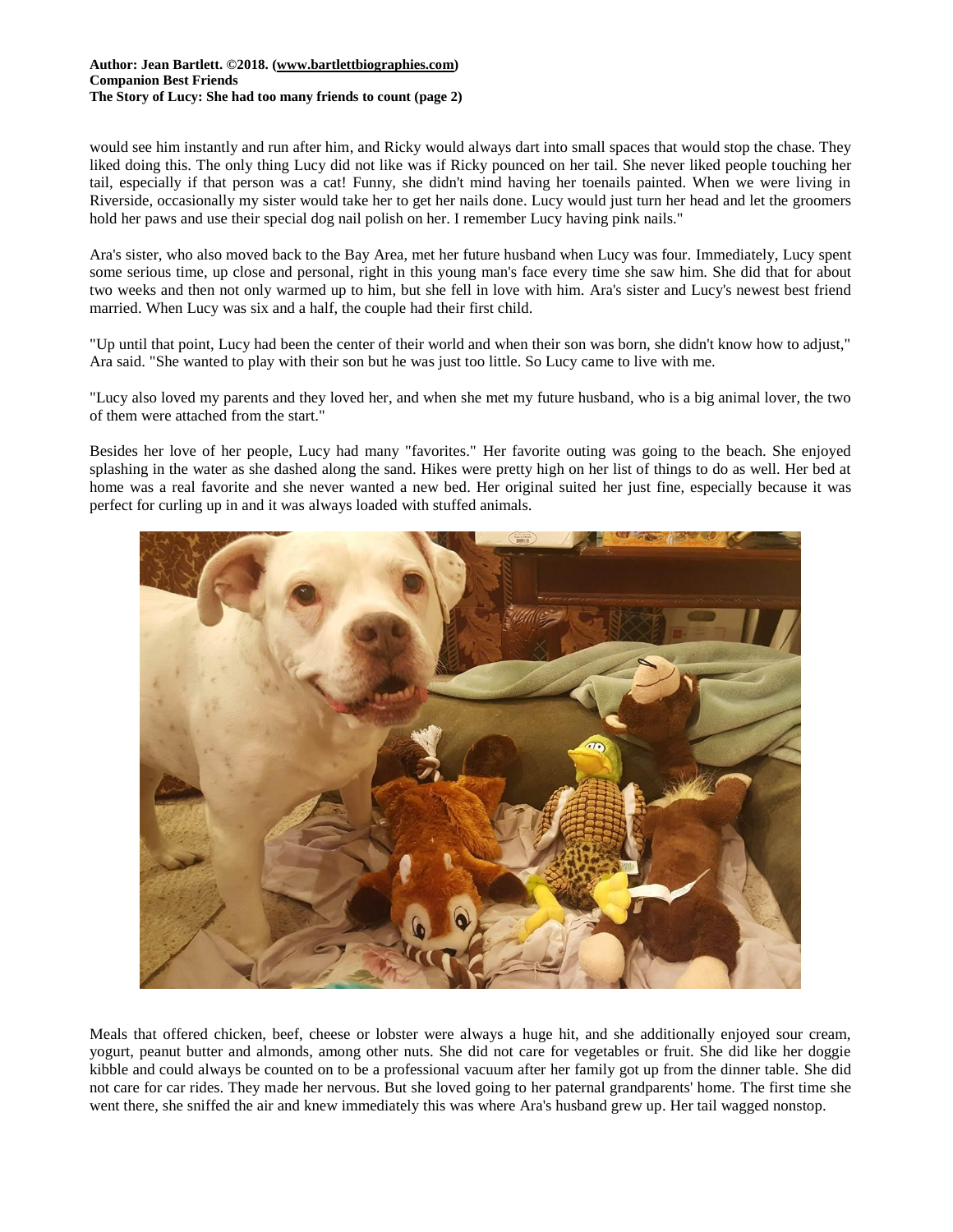**Author: Jean Bartlett. ©2018. [\(www.bartlettbiographies.com\)](http://www.bartlettbiographies.com/) Companion Best Friends The Story of Lucy: She had too many friends to count (page 3)**



"She had such a zest for life," Ara said. "And it was absolutely infectious. It also kept her young and I think free of the kind of debilitating things that Pit Bulls can go through once they turn 8 or so. It wasn't until Lucy turned 13 that she really had any issues. She had a stroke at 13, although miraculously she recovered pretty well and was about 70 to 80 percent of what she was like before the stroke. She had moments when she was exhausted and she couldn't tolerate the heat like she used to, but mostly she was full of energy, still good at reading exactly how any of her family was feeling and she never missed a meal."

Lucy died at 1:15 in the morning on March 23, 2018. She was surrounded by her family. The 14-year-old had really only been sick for a few days and just the weekend before had thoroughly enjoyed all the company and delicious treats that came with Persian New Year. Ara thinks Lucy lived to celebrate this last New Year, because she knew it was the final time to really visit with all her immediate family that she had loved and been loved by, for so long. Her veterinary team believed she died of pancreatic cancer as she exhibited some of the signs of this her last few days on Earth.

"I want to really emphasize that Lucy dispelled any of the bad press regarding negative stereotyping of Pit Bulls. I detest that these dogs are given such a bad reputation because these dogs are so loving and sweet. When I hear a horror story, I look towards the Pit Bull's

guardian. If a dog has been systematically abused, they are going to harbor some trauma. Many dogs bite people but the media often focuses on Pit Bulls.

"Now, Lucy definitely was a good protector. She was vigilant with us. We were part of her pack and she did a wonderful job of keeping us safe. She also had more friends then we'll ever know; so many who reached out to us after they heard of her passing.

"One of my long-term goals is to open a sanctuary for animals. Lucy really inspired this thinking. I had such an interesting connection with her, separate from any other animal I have loved, and I have loved quite a few. Lucy was just so in sync with my feelings and so aligned with my family – she tapped into the nuances of everyone's personality. I never called myself her 'owner.' I was always her guardian. She gave us so much and we gave her so much. It was very symbiotic. Knowing that she really had a wonderful life gives me a great deal of comfort."

Following Lucy's death, there was a memorial for her and her family came from all over the Bay Area to honor her. Stories were shared, food arrived in abundance, and a number of quotes by the Persian mystic/poet/philosopher Rumi were spoken. "Don't grieve. Anything you lose comes around in another form." "Goodbyes are only for those who love with their eyes. Because for those who love with heart and soul, there is no such thing as separation."